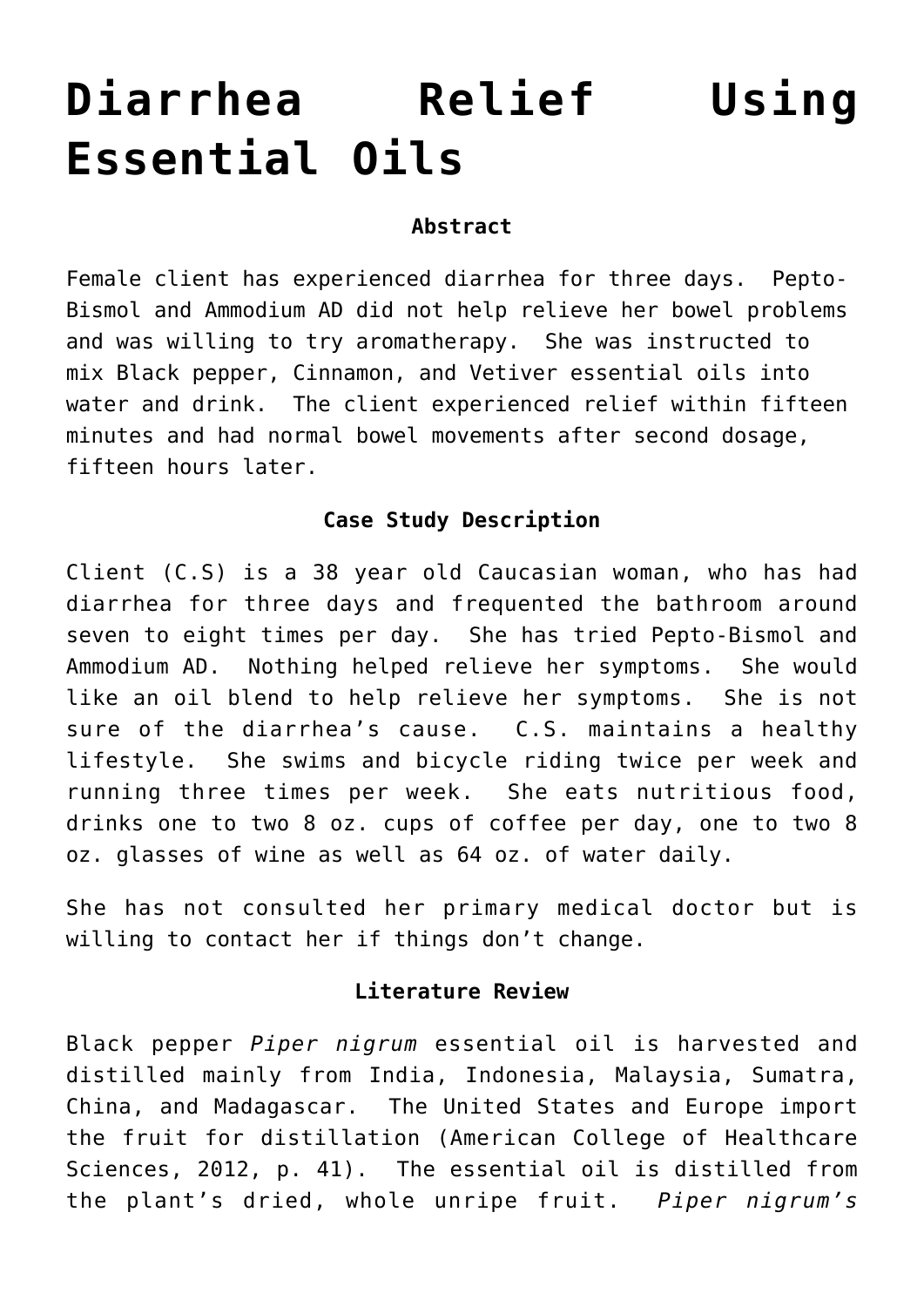therapeutic action relevant to this case study: antibacterial, antimicrobial, antispasmodic, antiviral, digestant, stomachic, tonic. Mehmood & Gilania (2010) conducted an original study finding a "possible explanation for the medicinal use of pepper and piperine in gastrointestinal motility disorders."

Cinnamon *Cinnamomum zeylanicum* essential oil is harvested from Ceylon, Seychelles, Madagascar, Martinique, Jamaica, Brazil, and Sri Lanka (American College of Healthcare Sciences, 2012, p. 59). The essential oil is steamed distilled from the bark and leaves. *Cinnamomum zeylanicum's* therapeutic action relevant to this case study: anthelmintic, antibacterial, anti-inflammatory, antimicrobial, antispasmodic, antiviral, digestant, germicide, sedative, stomachic. Reported in *Planta Medica* (1989) cinnamon may improve circulatory disorders and gastric cytoprotection.

Vetiver *Vitiveria zizaniodes* essential oil is water and steam distilled from vetiver grass's roots. Vetiver is widely cultivated in the tropical and subtropical regions. *Vitiveria zizaniodes'* therapeutic action relevant to this case study: antibacterial, anticatarrhal, anti-inflammatory, antimicrobial, antiviral, depurative, immune system stimulant, sedative, tonic (American College of Healthcare Sciences, 2012, p. 200-201).

# **Treatment Protocol/Methods**

C.S. was instructed add the following formula to an 8 oz glass of temperate water and drink up to three times daily: 1 drop of Black pepper *Piper nigrum*, 1 drop of Cinnamon *Cinnamomum zeylanicum*, 1 drop of Vetiver *Vitiveria zizaniodes*.

C.S. was informed of the essential oils cautions and possible contraindications:

- This blend contains oils with toxic rating I and II. A skin patch test is required.
- Recommended Daily Dose: 1 drop three times daily.